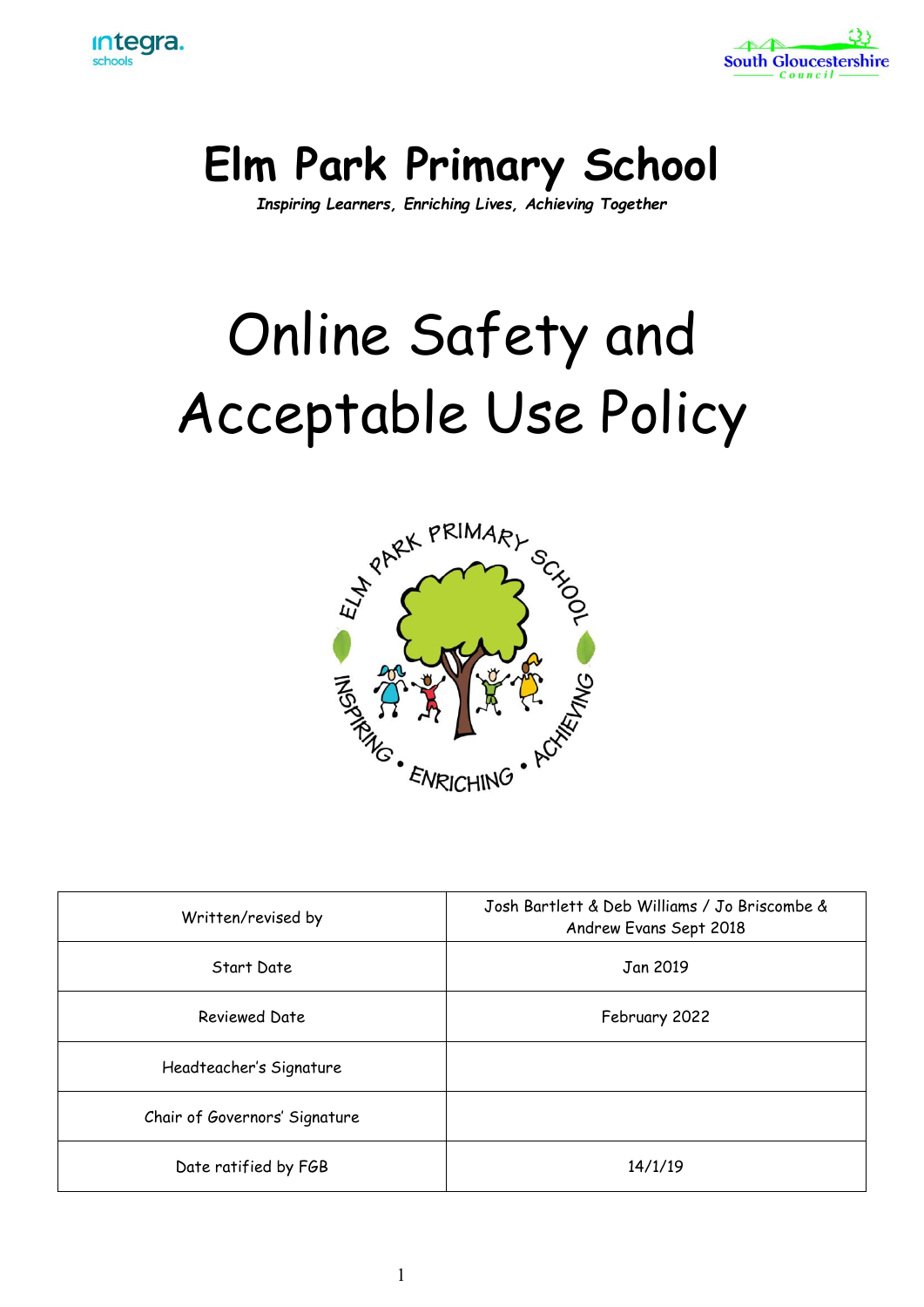



#### **Online Safety and Acceptable Use Policy**

This online safety policy has been developed, and will be reviewed and monitored from September 2017, by our school online safety working group which will comprise of:

- *•* Current Computing Subject Leader / The Online Safety Lead (Mrs M Keeping / Mr A Evans)
- *•* Current DSL / DDSL (Mr A Evans/ Mrs C Bond)
- *•* Current Headteacher (Mr A Evans).
- *•* A representative of SLT / teaching or support staff.
- *•* A governor representative.

Consultation with the whole school community will take place through a staff meeting, School Council meeting, governors meeting, direct communication with parents and the school website / newsletter.

#### **Schedule for Monitoring and Review**

| Policy ratified by the Governing Body on:                                                                         |                                                                                          |
|-------------------------------------------------------------------------------------------------------------------|------------------------------------------------------------------------------------------|
| The implementation of this policy will be monitored by:                                                           | Online safety working group                                                              |
| Monitoring will take place:                                                                                       | Annually                                                                                 |
| The Governing Body will receive a report on the<br>implementation including reported incidents:                   | Annually at FGB in Term 6                                                                |
| This policy will be reviewed:                                                                                     | Annually during Term 1                                                                   |
| Should serious online safety incidents take place, the<br>following external persons / agencies will be informed: | Nick Pearce - Technical and Filtering<br>Jo Briscombe - Teaching and Leaning Adviser ICT |

#### **Monitoring**

The school will monitor the impact of the policy through an analysis of various sources, including:

- *•* Logs of reported incidents and responses.
- *•* Monitoring logs of internet activity and any network monitoring data.
- *•* Surveys / questionnaires of students and staff (including non-teaching staff).
- *•* Monitoring information about the teaching programme and coverage within the curriculum.
- *•* Regularly checking that pupils and staff are clear about how to report incidents and respond to them.
- *•* The content of the web site is regularly monitored by governors and senior leaders to ensure that it complies with this policy and the Acceptable Use guidelines.
- *•* Any other web site, such as the PTFA, that is linked to the school name is also regularly monitored to ensure that the school is always presented accurately and professionally.

#### **Scope of the Policy**

This policy applies to **all** members of the school community (including volunteers, parents/carers, visitors and community users) who have access to school ICT systems inside and outside school. The Education and Inspections Act 2006 empowers Head teachers, to such extent as is reasonable, to regulate the behaviour of pupils when they are off the school site and empowers members of staff to impose disciplinary penalties for inappropriate behaviour. This is relevant to incidents, including cyber-bullying, which may take place out of school, but are linked to membership of the school. The school will deal with such incidents within this policy and associated behaviour and anti-bullying policies and will inform parents / carers of known incidents of inappropriate online safety behaviour that take place out of school.

The 2011 Education Act increased these powers with regard to searching for electronic devices and the deletion of data and related action can only be taken over issues covered by the school Behaviour policy. When dealing with online safety issues, electronic devices will only be searched and data deleted with parents present. If parents are unavailable the device will be kept securely until a parent can meet to conduct such a search with a senior leader.

This policy should be read alongside the acceptable use policies for staff and pupils, the anti-bullying policy and the behaviour policy.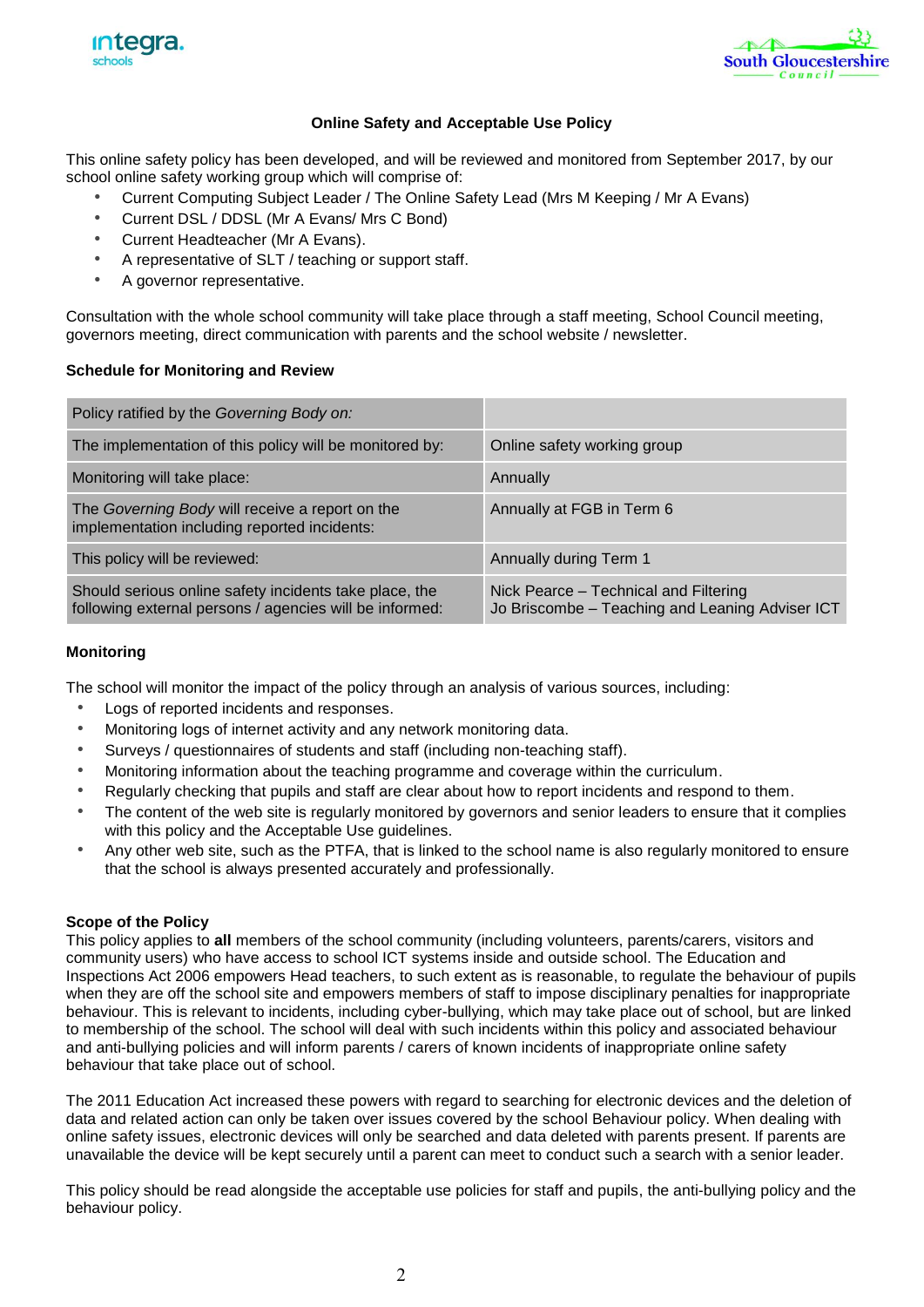



#### **Roles and Responsibilities**

These are clearly detailed in Appendix 1 for all members of the school community.

- *•* The governors have overall responsibility for ratifying the policy, ensuring that it is implemented and monitoring it. This action is delegated to the Learning & Standards Committee.
- *•* The Headteacher is responsible for ensuring the safety (including online safety) of members of the school community, though the day to day responsibility for online safety is delegated to the Online Safety Leader. The head teacher is also the designated person for child protection and is trained in online safety issues and aware of the potential for serious child protection issues to arise from sharing of personal data, access to illegal / inappropriate materials, inappropriate on-line contact with adults / strangers, potential or actual incidents of grooming and cyber-bullying.

#### **Training and Awareness Raising**

There is a planned programme of online safety training for **all** staff and governors to ensure that they understand their responsibilities, as outlined in this, and the Acceptable Use policy. The following actions are undertaken to raise awareness:

- *•* An audit of the online safety training needs of all staff is carried out regularly.
- *•* The DSL and Online Safety Leader receive regular updates through attendance at relevant training such as SWGfL and LA training sessions and by receiving regular online safety updates from the South Gloucestershire Traded Services.
- *•* All staff, including support staff, receive an annual online safety update alongside their safeguarding & KSIE training
- *•* Any reported incidents and how they are addressed are discussed at staff meetings and used as an opportunity to test our processes and update staff on how to deal with issues.
- *•* The Online Safety Leader provides advice/guidance and training as required to individuals and seeks LA advice on issues where appropriate.
- *•* A training log is used to record when updates and training are delivered.

#### **Induction Processes**

- *•* All new staff receive online safety training as part of their induction programme.
- *•* Parents of new reception children receive information about online safety and processes as part of their induction meeting when their child starts school. These are entitled, "Parent/Carer Acceptable Use Policy" and "Home Use of the Internet". From Term 6 2019 onwards an annual update will be sent to all current parents YR-Y6.
- *•* Parents of children who join school mid-year will be similarly made aware of the processes and will be provided with the Acceptable Use Policy / Parent guidelines.

#### **Teaching and Learning**

Online safety is now a statutory part of the programme of study for all key stages. Rules and technical solutions are are not infallible and we are aware that outside school children will be using unfiltered internet provision. We believe it is crucial to educate children about how to behave responsibly online and how to keep themselves and others safe. Children and young people need the help and support of the school and parents to recognise and avoid online safety risks.

There is a planned and progressive scheme of work for online safety which is taught at every year group. This is based around the South Gloucestershire scheme of work and Digital Literacy Curriculum by SWGfL and, across the key stages, covers:

- *•* Internet safety
- *•* Privacy and security
- *•* Relationships and communication
- *•* Cyberbullying
- *•* Information literacy
- *•* Self-image and identity
- *•* Digital footprint and reputation
- *•* Creative credit and copyright

The scheme of work is delivered as part of computing, PSHE and other lessons. Regular opportunities are taken to reinforce online safety messages in all lessons and to teach pupils to be critically aware and consider the accuracy of the information they access online. Online safety messages are also reinforced through other subjects and through a planned programme PSHE, assemblies and events. Older pupils are taught to acknowledge the source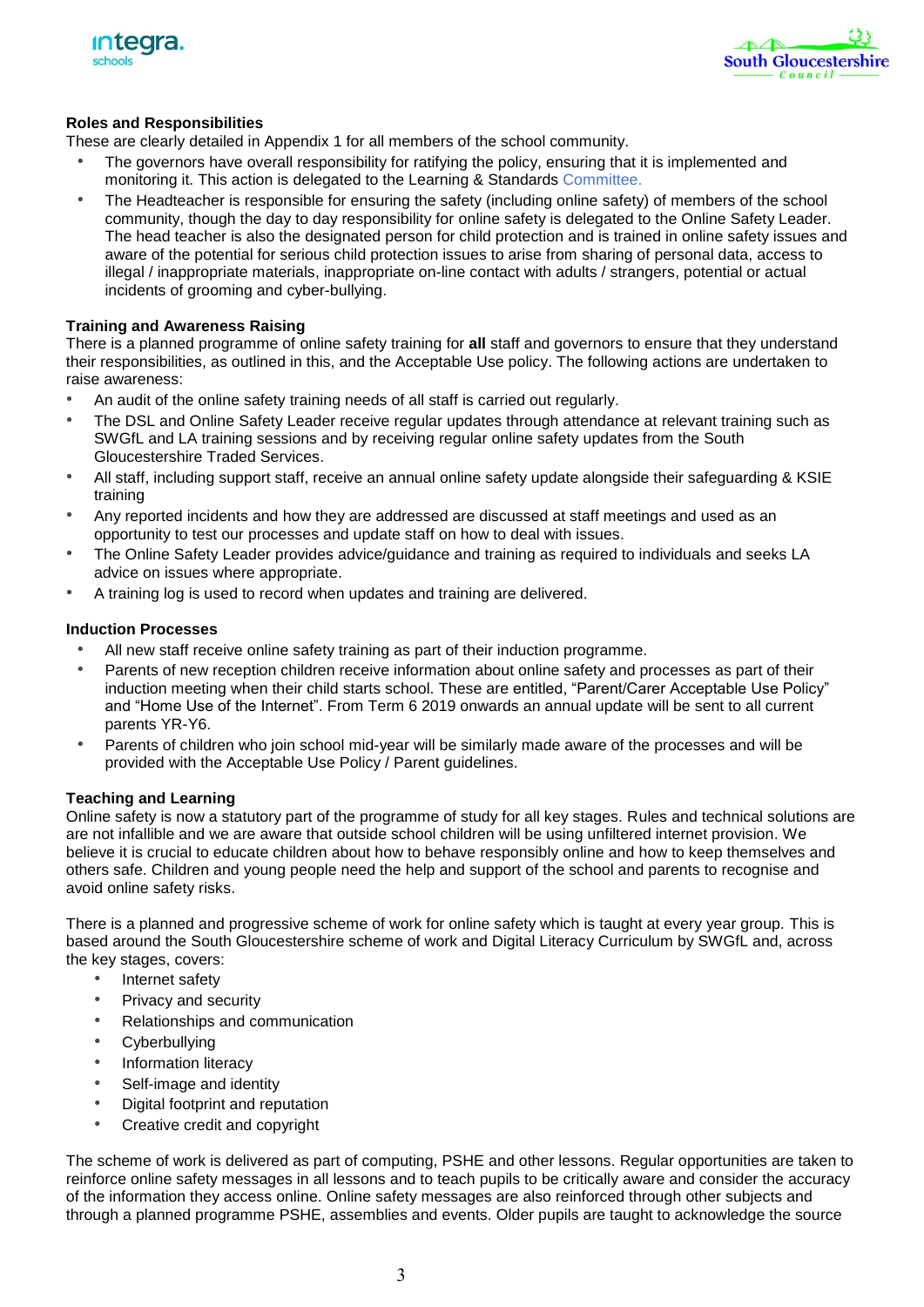



of information and respect copyright. Pupils are helped to understand the AUP, recognise online safety risks, adopt safe practices, report any issues and keep evidence to support reporting (for older children). Staff model safe practice in use of technologies and mobile devices and guide students to appropriate sites and follow practices for dealing with unsuitable material found in internet searches. Where pupils undertake searching of the internet, staff monitor the content of the websites they are visiting. If they identify pupils who may be vulnerable, for example, who are not adopting safe practices or completing inappropriate searches this should be logged and appropriate support given to those pupils to help them understand the risks and what to do to keep safe.

If there are educational reasons why a blocked site is needed for learning, then staff can request that this be made available to technical staff. Where this is done this a clearly logged with reasons given for this access. Children new to the school are provided with an overview of expectations when they start.

The following aspects also contribute to our curriculum provision:

- *•* Coverage of learning experiences is recorded and staff check understanding when teaching about online safety.
- *•* Annual online safety events such as Safer Internet Day (in February each year) are also used to raise awareness.

#### **Rules for Keeping Safe**

These are reinforced through the following:

- *•* In 2018-2019 academic year, the school will revise the acceptable use agreement for pupils as part of wider review around our home-school agreement. All pupils will be supported to understand and sign this before July 2019. The parent AUP guidelines will also be updated and both documents will be communicated to parents to reinforce the messages at home. In future years, annual updates will be sent to parents and children will resign at the start of Term 1.
- *•* Pupils are helped to understand the student acceptable use policy and school rules for online safety and encouraged to act accordingly.
- *•* All classes have online safety rules displayed in their classrooms and staff regularly refer to these, for example, during activities where children are searching the internet for information. Rules are also displayed in other areas where ICT is used.
- *•* Staff act as good role models in their own use of ICT.
- *•* Staff are aware that there may be some children that are more vulnerable than others to being approached online and endeavour to ensure that these children understand the issues involved.
- *•* Online behaviour is dealt with in accordance with our Behaviour policy. There are sanctions and rewards in place for this.

#### **Education – parents / carers and the community**

Parents and carers have an essential role in educating their children and monitoring their behaviour online, however they may have a limited understanding of the risks and issues and underestimate the dangers or be unsure how to deal with them. The school aims to raise awareness and support parents through:

- Letters and newsletters including information on any online safety issues that have been raised in school (anonymously recorded) and how to address these.
- Parents / carers information events.
- Events such as Safer Internet Day.
- Providing information and weblinks about where to access support on the website.

Parents of children new to the school are signposted to the school website to relevant policies including online safety, when their child starts school.

#### **Education – staff and volunteers**

All staff receive regular online safety training, so that they understand the risks and their responsibilities. This includes:

- A planned programme of online safety training, which is regularly updated, reinforced and linked to the expectations outlined in this policy, Keeping Children Safe in Education and in the Ofsted framework.
- An audit of online safety training needs of staff is carried out regularly.
- All new staff receive online safety training as part of their induction programme.
- The Online Safety Leader receive regular updates and external training to support them to do their role.
- Policies relevant to online safety and their updates are discussed in staff meetings.
- The Online Safety Leader provides regular guidance and training to support individuals where required.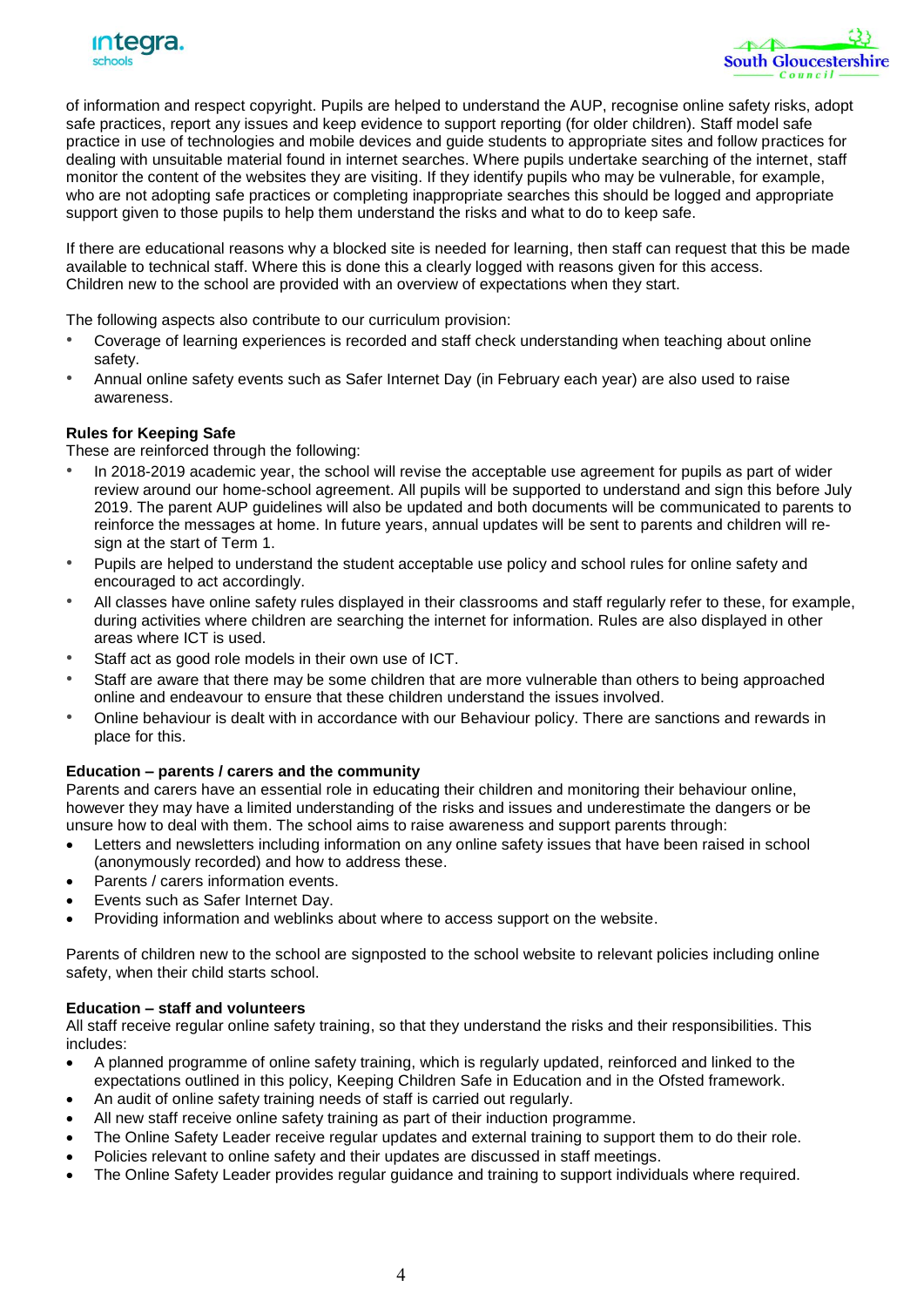



#### **Training – governors**

Governors take part in online safety training and awareness-raising sessions, particularly those governors who are involved with technology and safeguarding. This is offered through:

- Attendance at local authority or regional events.
- Regular newsletter information and access to website information.

#### **Self-evaluation and Improvement**

The school undertakes self-evaluation in order to inform actions to continually improve online safety provision through any number of the following:

- *•* Local authority annual safeguarding audit.
- *•* Surveys with pupils and staff.
- *•* (In 2018-2019 the school will research the use of the 360 degree safe online self-evaluation tool which can also be used to benchmark our provision against other schools).

#### **Technical Issues**

The local authority provides technical and curriculum guidance for online safety issues for **all** South Gloucestershire schools as well as providing direct technical support to a large number of schools.

#### **Password Access to Systems**

All our systems are accessed via an individual log in. Users have passwords that include upper and lower case and a number and are encouraged to change these regularly. **Users are told that passwords must never be shared for any IT system and that they are responsible for any actions taking using their log in**. Individual log-ins are similarly used to access our governor online portal area and computing scheme of work. Access to systems is through groups so that only the relevant group of users can access a resource.

#### **Internet Provider and Filtering**

The South Gloucestershire school internet service is provided by Integra and this includes a filtering service to limit access to unacceptable material for all users. Internet access is filtered for all users by South Gloucestershire School IT. Illegal content (child sexual abuse images) is filtered by actively employing the Internet Watch Foundation CAIC list. Content lists are regularly updated and internet use is logged and regularly monitored. However we are aware that no filtering is completely infallible and consequently focus on teaching pupils to keep safe through our curriculum and teaching. There are two different levels of filtering, which are targeted towards different user groups. As a consequence, teacher and staff users have access to some resources for teaching that are filtered for learners so as to ensure that "over blocking" does not restrict teaching.

- Technical staff monitor internet traffic and report any issues to schools.
- The school reports issues through logging a call to the service desk at 3838.
- Any filtering requests for change and issues are also reported immediately to the South Gloucestershire technical team on 3838.
- Requests from staff for sites to be removed from the filtered list must be approved by the Headteacher and this is logged and documented by a process that is agreed by the Headteacher.

The school is currently implementing a technical monitoring solution through the local authority in order to fulfil the requirements within Keeping Children Safe in Education. The iBoss solution being implemented provides the following:

- active monitoring and automatic alerts for the school to act upon, together with pro-active monitoring by Integra Schools IT to support the school by drawing attention to concerning behaviours, communications or access.
- enhanced filtering integrated with the police assessed list of unlawful terrorist content, produced on behalf of the Home Office.
- delegated access to the filtering system allows us to permit or deny access to specific content to support the requirement that "over blocking" does not lead to unnecessary restrictions on what can be taught relating to online teaching and safeguarding - the most severe content will always be filtered.
- network level filtering which does not rely on any software on the users' devices which could be disabled
- ability to produce reports on the websites visited by all young people and adults using our systems.
- the ability for alerts to be set so that a number of people are informed when they are triggered meaning that monitoring does not need to fall into the remit of only one person which could result in issues being missed or covered up.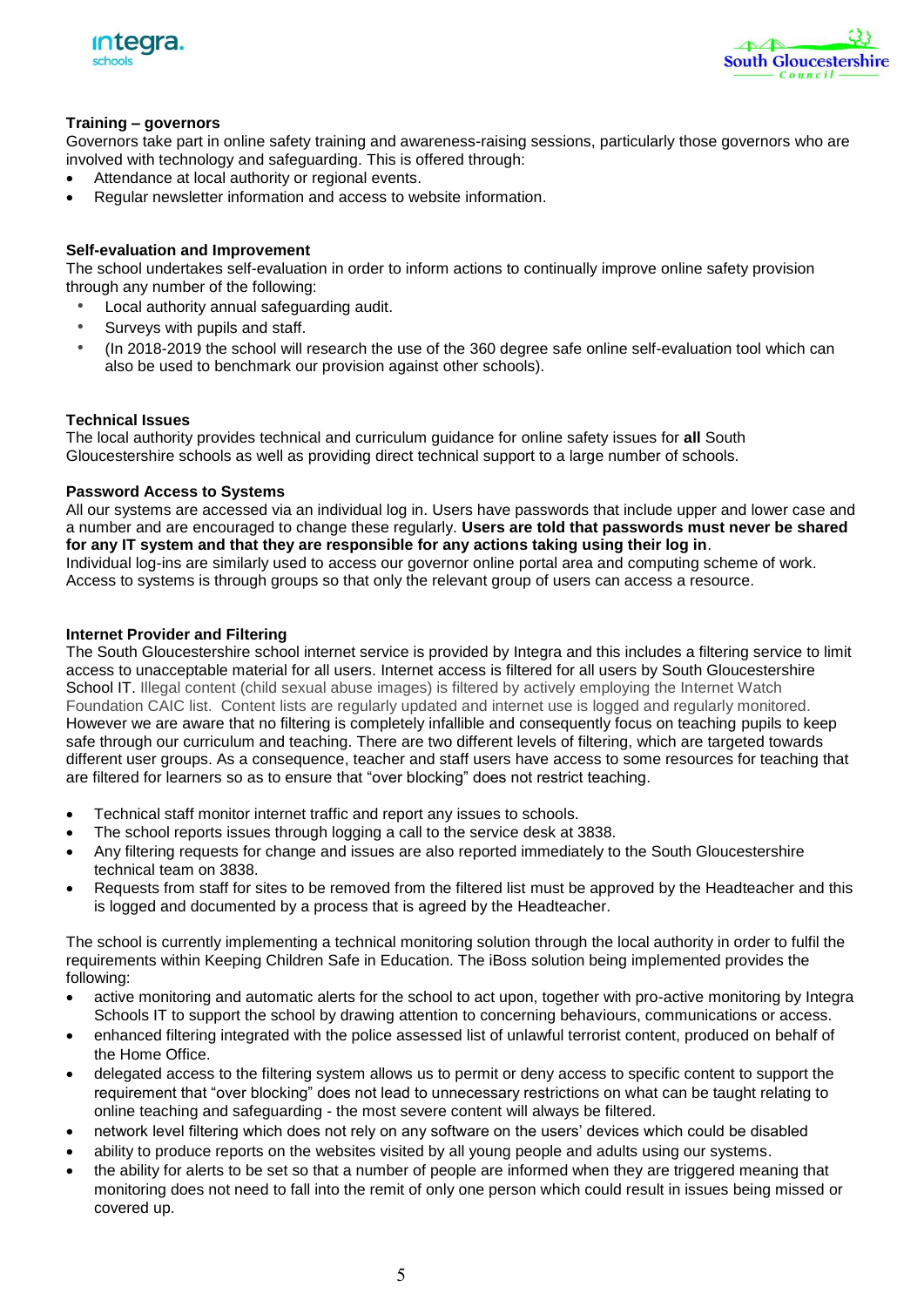



- external alerts to people outside the school (such as safeguarding, online safety officers or IT technicians) so that monitoring is not reliant wholly on school staff and appropriate actions can be taken immediately to safeguard children and staff.
- automated reporting to ensure that processes are followed without fail.
- ability to log in from anywhere to see reports via web interface.

#### **Technical Staff - Roles and Responsibilities**

Where the local authority provides technical support the "administrator" passwords for the school are not held by the school and the local authority is responsible for their security and any implications of their use.

The school ensures, when working with our technical support provider that the following guidelines are adhered to.

- *•* There are regular reviews and audits of the safety and security of school ICT systems.
- *•* Servers, wireless systems and cabling are securely located and physical access is restricted.
- *•* All users have clearly defined access rights to school ICT systems and are provided with a username and password by the technical support provider.
- *•* Users are responsible for the security of their username and password, must not allow other users to access the systems using their log on details and must immediately report any suspicion or evidence that there has been a breach of security.
- *•* Temporary access onto the school system is provided for "guests" (e.g. student teachers, supply teachers) at the Headteacher's discretion.
- *•* School ICT technical staff regularly monitor and record the activity of users on the school ICT systems and users are made aware of this in the Acceptable Use Policy.
- *•* Appropriate security measures are in place to protect the servers, firewalls, routers, wireless systems, work stations etc from accidental or malicious attempts, which might threaten the security of the school systems and data.
- *•* The school infrastructure and individual workstations are protected by up to date virus software.
- *•* Staff are not allowed to install programmes on school workstations / portable devices. The Computing Leader manages the installation and removal of educational apps.
- *•* Staff are advised regarding the use of removable media (e.g. memory sticks / CDs / DVDs) by users on school workstations/portable devices in our staff Acceptable Use Agreement and through GDPR training support. Aal staff have remote access to the school system through and encrypted password and 2 step authentication using Microsoft authenticator.

#### **Use of Digital Images and Video**

Ease of access to technologies which take digital images and video has many benefits for learning. Taking and sharing images and video are much easier and if not managed, this could increase the potential risk of misuse and has the potential to be used for cyberbullying. The school informs and educates users about the risks associated with digital images and these are outlined in the Acceptable Use policies:

- *•* When using digital images, staff educate pupils about the risks associated with the taking, use, sharing, publication and distribution of images, including publishing their own images on social networking sites.
- *•* Pupils should not take, use, share, publish or distribute images / video of others without their permission and staff reinforce this when appropriate.
- *•* Written permission is obtained from parents or carers for photographs of pupils are taken. These photographs are only taken to be used for educational purposes or to promote achievements or the school.
- *•* Staff are allowed to take digital / video images on school equipment (but not on their own technology) to support educational aims, but follow guidance in the Acceptable Use policy concerning the sharing, distribution and publication of those images.
- *•* Staff sign permission forms to say that they allow their image to be used for promoting the school and are aware of the risks of this being copied.
- *•* Images are only taken and used of individuals where there is a signed permission form in place.
- *•* Pupils full names are not published on any online platform or school communication including the web site, newsletter. Photographs published anywhere that include pupils are carefully selected and not used in association with pupils' full names or other information that could identify them.
- *•* Care is always taken to ensure that pupils are appropriately dressed if images are taken and that they are not participating in any activity which might bring individuals or the school into disrepute.
- *•* In accordance with guidance from the Information Commissioner's Office, parents / carers are welcome to take videos and digital images of their children at school events for their own personal use as this is not covered by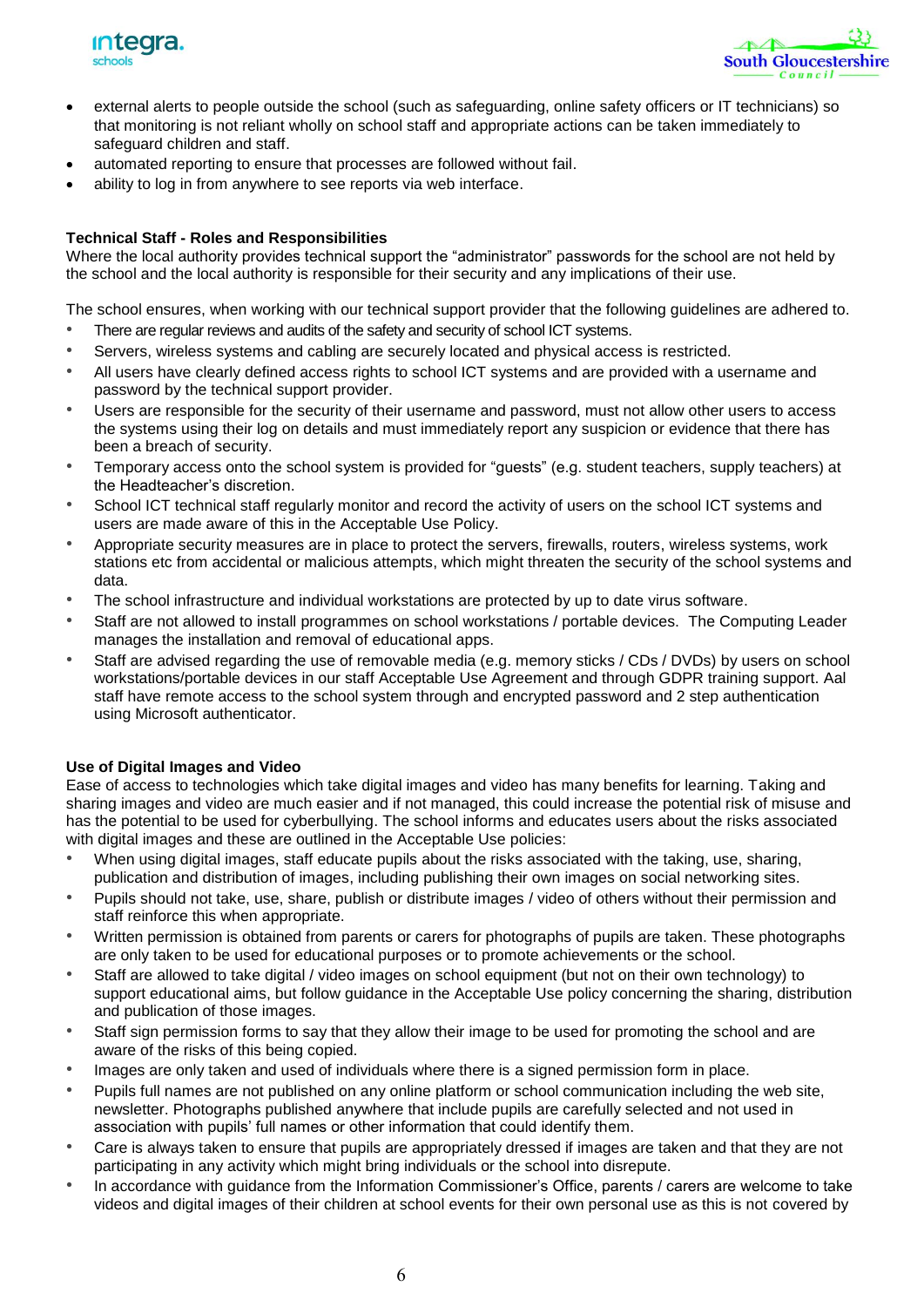



the Data Protection Act. However in order to protect other children and respect privacy these images should not be published or made publicly available on social networking sites. Parents / carers should also not comment on any activities involving other pupils in the digital / video images. This is clearly detailed in our Acceptable Use policy for parents AND reminders are given to parents at the start of whole-school events eg Nativity Plays and Concerts.

*•* Parents are asked for their permission to include photographs of their children on Tapestry for children in EYFS.

#### **Mobile Technologies**

These might include mobile phones, tablets or any other device that has the capability of accessing the school's wireless network. The primary use of these in school is to support learning, teaching and management.

Children are not allowed to use their personal devices in school as the school provides access to the technologies to be used for learning.

Staff are not allowed to use their personal mobile phones in school while they are teaching and any use should be restricted to times, when children are not present. The only exception to this is in case of emergency during a school trip to telephone, or when for cover reasons, staff in classes need to be able to contact the office (when it has been agreed by a member of the senior leadership team). At lunchtimes the Lunch Break Supervisors have access to a mobile phone to contact the school office in case of emergency only.

Staff should not use their own mobile phone to take images of children, for example, on a school trip as the school has devices available for this.

#### **Communication Technologies and Social Media**

A wide range of communication technologies have the potential to enhance learning and management. The Acceptable Use agreements outline how these systems should be used.

- *•* The official school email service is used for communications between staff, and with parents/carers and students as it provides an effective audit trail. Communications are always professional in tone and content.
- *•* Users are made aware that email communications may be monitored and what to do if they receive an email that makes them feel uncomfortable, is offensive, threatening or bullying in nature through the acceptable use policies.
- *•* All governor email communication takes place via sgmail and/or the Teams portal. Governor data and information traffic has been much reduced through the use of the secure Governor portal; this is in line with the school's GDPR improvement work. Personal or sensitive information is not e-mailed.
- *•* Personal email addresses, text messaging, public chat and social networking programmes are not be used for communications with parents/carers and children.
- *•* Personal information is also not posted on the school website and only official email addresses are listed for members of staff. The web site is the responsibility of the Computing Leader.
- *•* Guidance on personal use of social media and mobile devices is included in the staff, parent and pupil Acceptable Use policies including clear reporting mechanisms. Training is provided for staff and risks, reporting and issues around social networking forms part of the learning for pupils.
- *•* Staff personal use of social media where it does not relate to the school is outside the scope of the policy, but it should be made clear that the member of staff is not communicating on behalf of the school. If staff come across communications that might bring the school into disrepute in their personal communications they should not get involved, refer the publisher to relevant complaints procedures and report the issue.
- The Online Safety Leader pro-actively monitors the Internet for postings about the school.

#### **Copyright**

The Online Safety Leader is responsible for making sure that software licence audit is regularly updated and also making regular checks to ensure the number of software installations matches the licences held. Where there are insufficient licences this could breach the Copyright Act which may lead to fines or unexpected additional license costs.

#### **Data Protection**

Personal Data is defined as any data which relates to a living individual, who can be identified from the data. This includes opinion about the individual. Sensitive personal data about a person includes information about their racial or ethnic origin, political opinions, their religious beliefs or other beliefs of a similar nature, whether they are a member of a trade union and their physical or mental health or condition.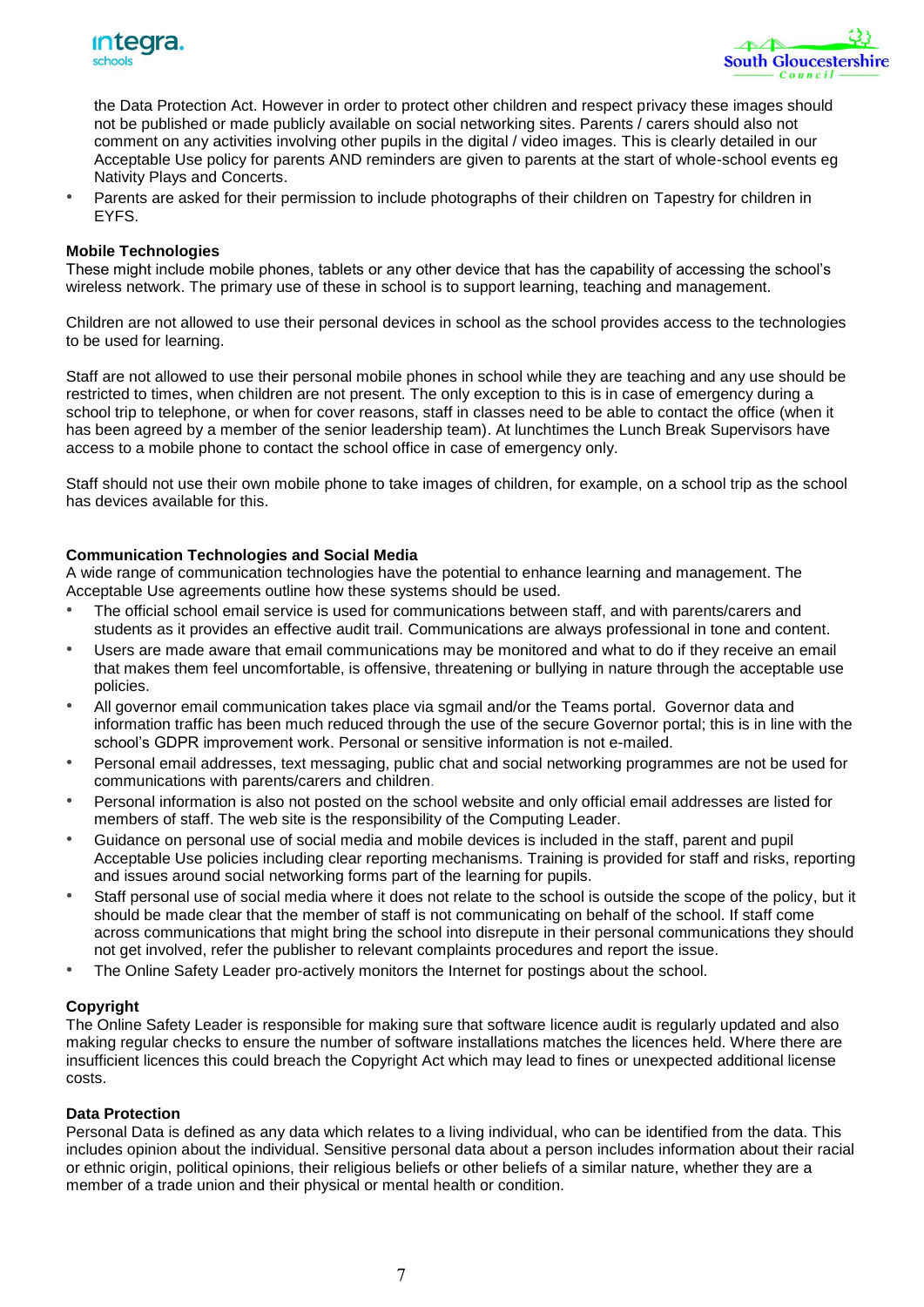



Personal data is recorded, processed, transferred and made available according to the Data Protection Act 1998 and is:

- Fairly and lawfully processed
- Processed for limited purposes
- Adequate, relevant and not excessive
- Accurate
- Kept no longer than is necessary
- Processed in accordance with the data subject's rights
- Secure and only transferred to others with adequate protection

See Data Protection policy.

#### **Transfer of Data**

Whenever possible secure online storage is used to ensure that documents do not need to be transferred to limit the risk. We ensure that data is stored in accordance with the requirements laid down by the Information Commissioner's Office and within the EU.

The school ensures that:

- *•* It holds the minimum personal data necessary to enable it to perform its function and does not hold it for longer than necessary for the purposes it was collected for.
- *•* The data held is accurate, up to date and inaccuracies are corrected as quickly as possible.
- *•* All personal data is fairly obtained in accordance with our "Privacy Notice" and lawfully processed in accordance with the "Conditions for Processing" as outlined in the policy on the South Gloucestershire IMS Traded Services web site.
- *•* Personal and sensitive data relating to pupils or staff is not e-mailed as this is not secure and staff access it online through Ericom.
- Personal data including assessment data is transferred using secure file transfer.
- *•* It has clear and understood arrangements for the security, storage and transfer of personal data.
- *•* It is registered as a Data Controller for the purposes of the Data Protection Act (DPA).
- *•* There is a Senior Information Risk Officer (SIRO) and Information Asset Owner (IAOs) in place.
- *•* Risk assessments are regularly carried out.
- *•* Data subjects have a right to access their data and there are clear procedures for this.
- *•* There are clear and understood policies and routines for the deletion and disposal of data.
- *•* There is a procedure for reporting, logging, managing and recovering from information risk incidents.
- *•* There are clear data protection clauses in all contracts where personal data may be passed to third parties.
- *•* The staff Acceptable Use policy clearly defines the data protection measures that staff should take and how data can be securely stored and deleted.

Staff ensure that they

- Take care to ensure safe keeping of personal data and minimise the risk or loss or misuse.
- Use personal data only on secure password protected computers and devices and log off at the end of every session.
- Transfer data using encryption and secure password protected devices.

Where personal data is stored on removable media:

- The data is encrypted and password protected.
- The device is password protected.
- The device has approved virus and malware checking software.
- The data is securely deleted from the device once finished with.

#### **Reporting and Recording**

There are clear reporting mechanisms in place for online safety incidents and all staff are regularly reminded of these and fully aware of their responsibilities to follow up any reported issues.

Staff should report online safety issues to the Online Safety Lead. If these include allegations of bullying then the anti-bullying policy is followed. Issues which may impact on the well-being and safety of a child are reported directly to the DSL and child protection procedures are followed. Issues impacting on staff or to the detriment of the school should be reported to the Headteacher or to the Chair of Governors if the Headteacher is absent or the accusation involves the Headteacher.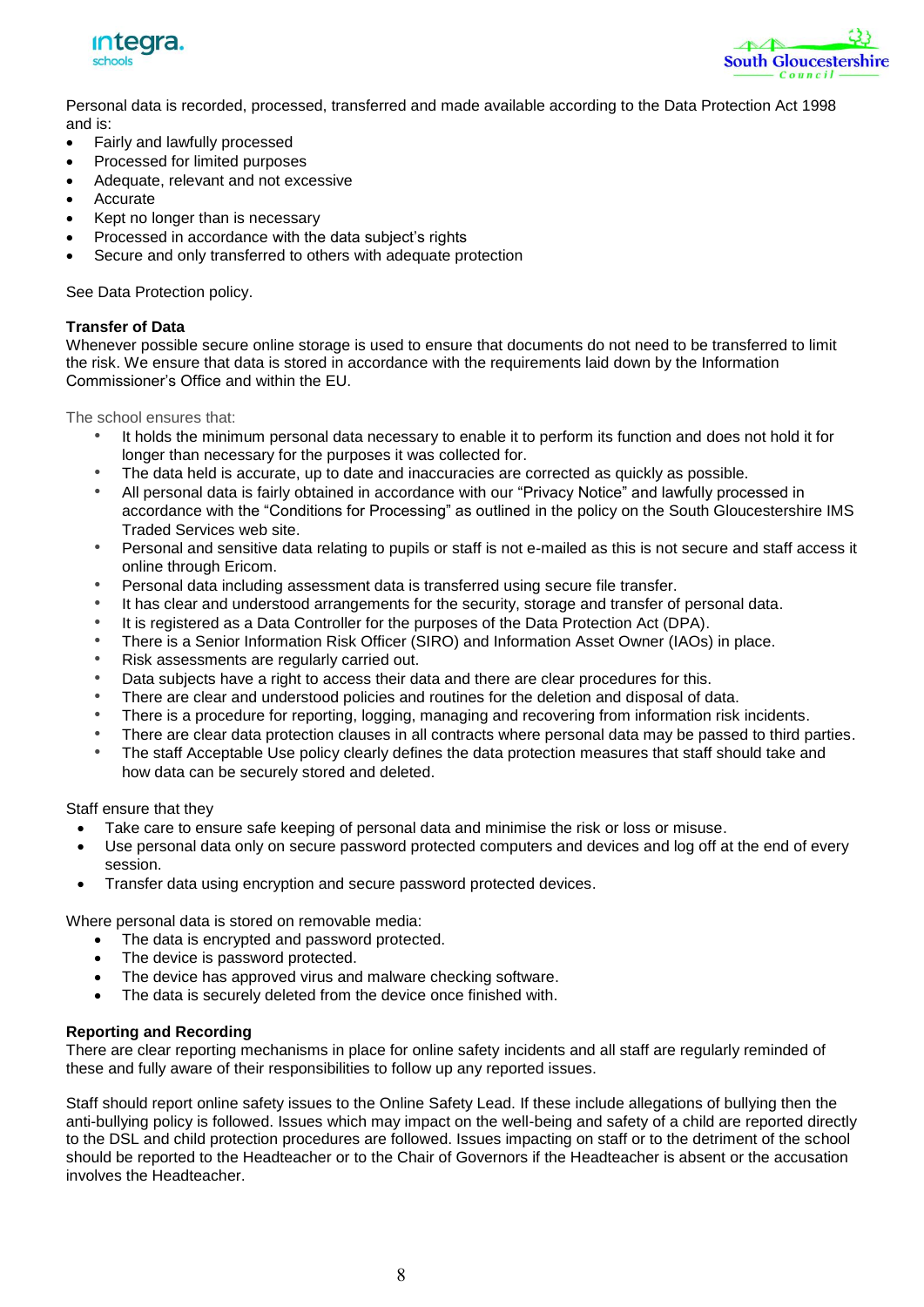



Pupils are encouraged to report any incidents to an adult whether it relates to themselves or a friend. We encourage children to take responsibility for protecting each other.

#### **Managing Incidents**

In the event of suspicion of an infringement of policy then all the following steps should happen:

- *•* More than one senior member of staff should be involved in investigating to protect possible future accusations.
- *•* Use a computer that will not be used by young people, which could be taken off site by the police if required.
- *•* Ensure staff have internet access to investigate but that sites and content are closely monitored and recorded.
- *•* Record the URL of any site containing alleged misuse and the nature of the content causing concern. It may be useful to record and store screenshots of the content by printing them, signing them and attaching them to the record. Not with child abuse images.
- *•* Once the investigation is complete the investigating group should identify the appropriate response in line with policies which may internal procedures, involvement of LA or police.
- *•* Where an allegation is made about staff, the LADO should be informed (8508).

#### Reporting to the police

- *•* If the content being reviewed includes images of child abuse then monitoring should be stopped and the police informed immediately. Other incidents to be referred to the police are:
- o incidents of 'grooming' behaviour.
- o the sending of obscene materials to a child.
- o adult material which potentially breaches the Obscene Publications Act.
- o criminally racist material.
- o promotion of terrorism or extremism.
- o other criminal conduct, activity or materials.

In any of the above, isolate the computer involved as any change to its stage may hamper a police investigation.

If issues could be a result of problems with infrastructure or may affect it then the technical support provider is informed immediately (for South Gloucestershire support 3838).

If access to an unsuitable site is reported then the Online Safety Leader will alert the technical support team by ringing 3838 to ensure that this is blocked. Serious incidents are escalated to local authority staff for advice and guidance

Nick Pearce – Infrastructure,Technical and Filtering - 3838

Jo Briscombe – Curriculum and Policy – 3349

Tina Wilson – Safeguarding and Child Protection - 8508

For incidents affecting school staff the Professionals Online Safety Helpline is contacted for advice if necessary on [helpline@saferinternet.org.uk](mailto:helpline@saferinternet.org.uk) or 0844 381 4772.

Any reported incidents are logged in the online safety log and followed up in accordance with the relevant policy depending on the issue. The response is also logged and serious issues are followed up after an interval of time to ensure that they are fully resolved.

Where appropriate school newsletters and the website are used to provide guidance to staff following an incident in order to prevent further incidents happening.

There are defined sanctions in place for any breaches of the Acceptable Use policies. Suggestions for these can be accessed in [SWGfL policy template](http://www.swgfl.org.uk/products-services/Online-Safety-Services/E-Safety-Resources/creating-an-esafety-policy) (Word version with appendices) on pages 17 – 19. Schools are advised to adapt these to suit their own circumstances.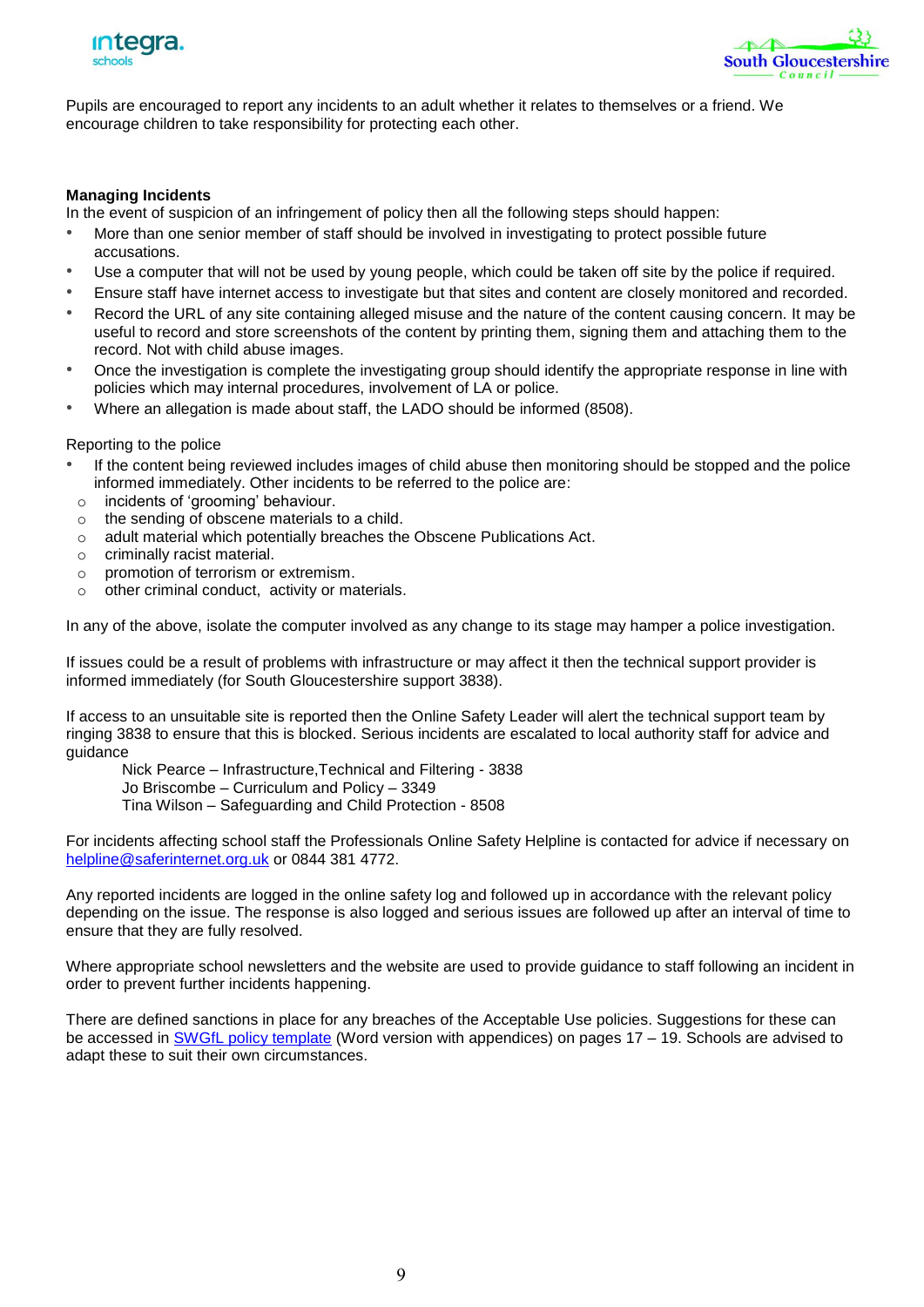



### **Appendix 1: Roles and Responsibilities**

| Role                                      | <b>Responsibility</b>                                                                                                                                                                                                                                                                                                                                                                                                                                                                                                                                                                                                                                                                                                                                                                                                            |
|-------------------------------------------|----------------------------------------------------------------------------------------------------------------------------------------------------------------------------------------------------------------------------------------------------------------------------------------------------------------------------------------------------------------------------------------------------------------------------------------------------------------------------------------------------------------------------------------------------------------------------------------------------------------------------------------------------------------------------------------------------------------------------------------------------------------------------------------------------------------------------------|
| Governors                                 | Approve and review the effectiveness of the Online Safety policy and Acceptable Use policies<br>Online safety governor works with the Online Safety Leader to carry out regular monitoring of                                                                                                                                                                                                                                                                                                                                                                                                                                                                                                                                                                                                                                    |
|                                           | online safety incident logs, filtering, changes to filtering and then reports to governors.                                                                                                                                                                                                                                                                                                                                                                                                                                                                                                                                                                                                                                                                                                                                      |
| Head<br>teacher and<br>Senior<br>Leaders: | Duty of care to ensure the safety (and online safety) of the school community. The Headteacher<br>and at least one other member of SLT should know the procedure to be followed in the event of<br>a serious online safety allegation being made against a member of staff.<br>Ensure that all staff receive suitable CPD to carry out their online safety roles.<br>Ensure that there is a system in place for monitoring and support of those who carry out the                                                                                                                                                                                                                                                                                                                                                                |
| <b>Online Safety</b>                      | internal online safety role.<br>Inform the local authority about any serious online safety issues including filtering.<br>Ensure that the school infrastructure / network is safe and secure and that policies and<br>procedures approved within this policy are implemented.<br>Lead the online safety working group and deal with day to day online safety issues.                                                                                                                                                                                                                                                                                                                                                                                                                                                             |
| Leader:                                   | Lead role in establishing / reviewing online safety policies / documents and checking links to<br>other policies.<br>Ensure all staff are aware of the procedures to follow if there is an online safety incident.<br>Provide and/or broker relevant training and advice for all school staff<br>Attend updates and liaise with the LA online safety staff and technical staff.<br>Receives reports of online safety incidents and keeps the incident log updated.<br>Meet with online safety governor to regularly to discuss issues, review the incident log and<br>filtering / changes to filtering log.<br>Develop an online safety teaching programme to deliver the statutory programme of study.<br>Monitor online safety teaching to ensure this is being delivered and is having an impact on<br>pupils' understanding. |
| Child<br>Protection<br>Safeguarding       | Have received training in online safety issues and know the potential for child protection and<br>safeguarding issues to arise from sharing personal data, access to illegal /inappropriate<br>materials, inappropriate online contact with strangers, potential or actual incidents of grooming                                                                                                                                                                                                                                                                                                                                                                                                                                                                                                                                 |
| Lead                                      | and cyber-bullying.                                                                                                                                                                                                                                                                                                                                                                                                                                                                                                                                                                                                                                                                                                                                                                                                              |
| Curriculum<br>Leaders                     | Ensure online safety is appropriately reflected in teaching programmes where relevant eg anti<br>bullying, English publishing and copyright and is reflected in relevant policies.                                                                                                                                                                                                                                                                                                                                                                                                                                                                                                                                                                                                                                               |
| Teaching<br>and Support<br><b>Staff</b>   | Ensure they have an up to date awareness of school online safety issues, policies and practices.<br>Have read, understood and signed the Staff Acceptable Use Agreement (AUP).<br>Act in accordance with the AUP and Online safety policy.                                                                                                                                                                                                                                                                                                                                                                                                                                                                                                                                                                                       |
|                                           | Report any suspected misuse or problem to the Headteacher / Online Safety Leader. In the<br>event that the incident involves the Headteacher report to the governor responsible for<br>safeguarding.                                                                                                                                                                                                                                                                                                                                                                                                                                                                                                                                                                                                                             |
|                                           | Only communicate with pupils / parents / carers professionally through official school systems.<br>Ensure online safety issues are embedded in the curriculum and other activities.<br>Ensure pupils follow the online safety rules.                                                                                                                                                                                                                                                                                                                                                                                                                                                                                                                                                                                             |
|                                           | Ensure that the school programme of study for online safety is delivered through their teaching.<br>Monitor ICT activity in lessons, extra-curricular and extended school activities.<br>Deliver the scheme of work for online safety and ensure children have a good understanding of                                                                                                                                                                                                                                                                                                                                                                                                                                                                                                                                           |
|                                           | what they are being taught.<br>Monitor use of digital technologies (mobile devices and cameras etc) in lessons and other school<br>activities where their use if allowed and implement policies about their use.                                                                                                                                                                                                                                                                                                                                                                                                                                                                                                                                                                                                                 |
|                                           | Ensure that students are guided to appropriate sites in pre-planned internet use, that they are<br>aware of how to search more safely and that any unsuitable material that is accessed is dealt<br>with according to school policy.<br>Immediately report any issues in accordance with school policy.                                                                                                                                                                                                                                                                                                                                                                                                                                                                                                                          |
| Students /                                | Use schools systems in accordance with the pupil acceptable use policy.                                                                                                                                                                                                                                                                                                                                                                                                                                                                                                                                                                                                                                                                                                                                                          |
| pupils                                    | Practice age-appropriate safe searching in order to reduce access to unsafe material.                                                                                                                                                                                                                                                                                                                                                                                                                                                                                                                                                                                                                                                                                                                                            |
|                                           | Understand how to report online safety issues and do this immediately when an issue arises.                                                                                                                                                                                                                                                                                                                                                                                                                                                                                                                                                                                                                                                                                                                                      |
|                                           | Know and follow the policies on use of mobile devices and cameras including taking images.                                                                                                                                                                                                                                                                                                                                                                                                                                                                                                                                                                                                                                                                                                                                       |
|                                           | Understand the importance of using technologies safely outside school and know that the policy<br>covers actions out of school that are related to their membership of the school.                                                                                                                                                                                                                                                                                                                                                                                                                                                                                                                                                                                                                                               |
|                                           | Help their friends to keep safe by pointing out any risks and what they could do about them.                                                                                                                                                                                                                                                                                                                                                                                                                                                                                                                                                                                                                                                                                                                                     |
| Parents and                               | Read the school guidance about online safety in the newsletter and on the website and take                                                                                                                                                                                                                                                                                                                                                                                                                                                                                                                                                                                                                                                                                                                                       |
| carers                                    | appropriate action if required to keep their child safe.                                                                                                                                                                                                                                                                                                                                                                                                                                                                                                                                                                                                                                                                                                                                                                         |